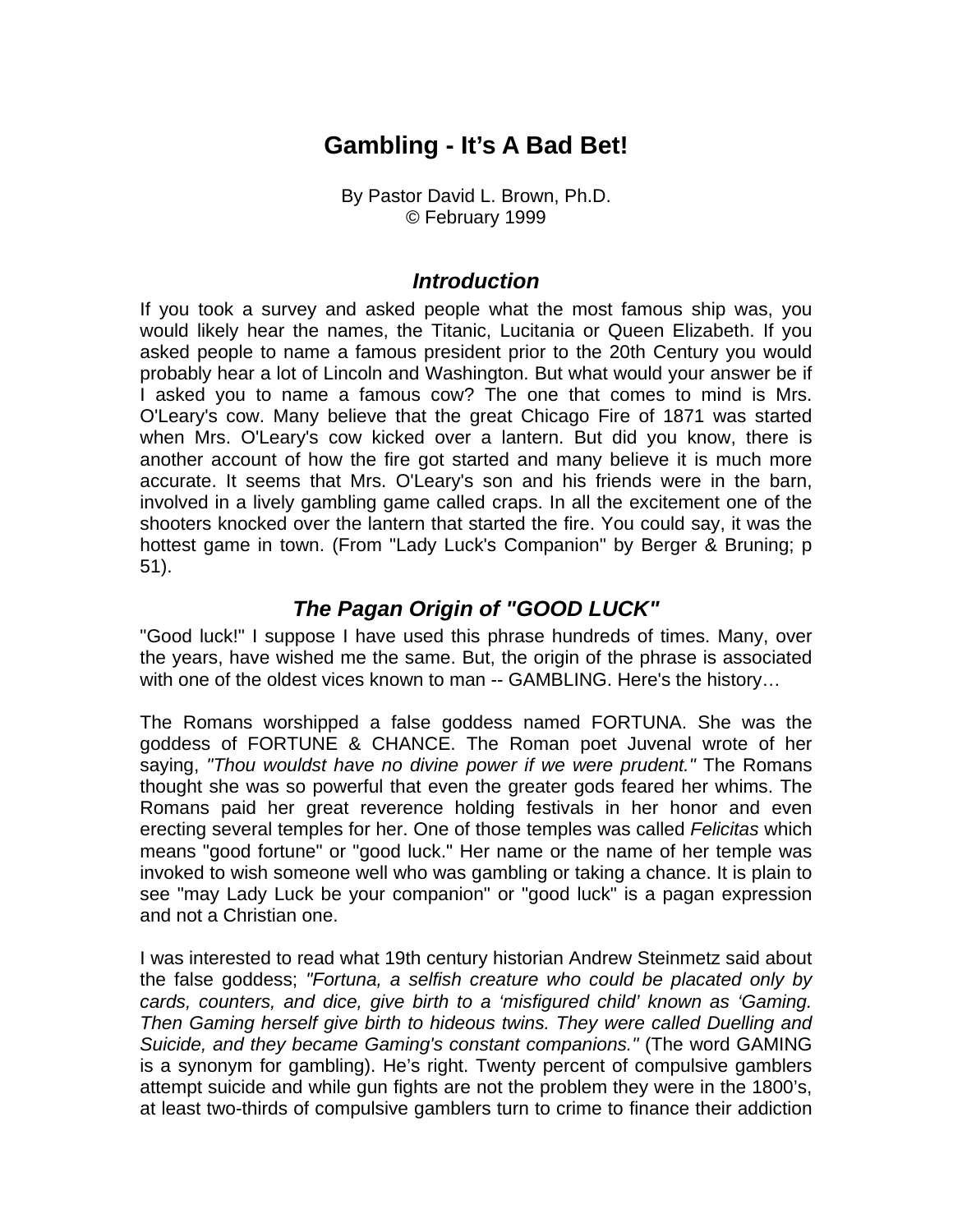and the crime rate in gambling communities is nearly double the national average, according to U.S. News & World Report.

Gambling has long been recognized as a malignant sore on society. The Roman lawyer and satirist Juvenal (60-140A.D.) characterized it as a domineering vice of the foolish. Historian Steinmetz looked at gambling as a disfiguring, destructive vice, that often involved murder or suicide.

## *The Glorification of Gambling*

Several years back Hollywood came out with a movie called, "THE GAMBLER." It included a song by that same name, sung by country singer Kenny Rogers. The song glorified the gambling. In the song, the "wise" old gambler shares his "wisdom." He says, I've "found an ace that I can keep." And what was that Ace? - - *"You gotta know when to hold'em, know when to fold 'em. Know when to walk away, know when to run. You never count your money when you're sittin at the table. There'll be time enough for countin, when the dealin's done."* Unfortunately, the movie and song stimulated a lot of interest, especially among teen males, in gambling.

What about today? Gambling is more popular than ever. The get rich quick stories of those who win are headlines in the newspapers and the "top story" on the evening news. That is unfortunate, even tragic. In fact, when a state jumps into the gambling pig pen and starts rooting for the gambling revenues, big problems occur. *"The number of compulsive gamblers will increase between 100 and 550 percent when gambling is brought into an area,"* according to University of Illinois Professor John Kindt. The truth is, *"when gambling expands, so does the number of gambling addicts. It is estimated that close to 10 million Americans now have a gambling habit that is out of control—and the number is growing daily."*

## *The Historic Problems With Gambling*

Any state that substitutes the "get rich quick" philosophy for industry and thrift is laying a cornerstone for moral and economic disaster. I can almost hear the critics say, *"Sounds just like a fanatic preacher, speaking against having a little harmless fun."* Well, perhaps you will consider A. R. Spofford, Librarian of Congress who wrote in 1892, *"Experiences of the past have crystallized into a general public conviction that LOTTERIES are to be regarded, in direct proportion to their extension, as among the most dangerous and prolific sources of human misery"* (Lotteries In American History by A. R. Spofford).

What caused Spofford to make such a statement? State after state who had instituted lotteries began to discover the same things that Pennsylvania discovered even before it was a state. In 1752 Penn-sylvania's Provincial Assembly banned lotteries, denouncing them as a public and common nuisance, stating in it's edict that they were *"introductive to vice, idleness and immorality; injurious to trade commerce and industry; and against the common good, welfare*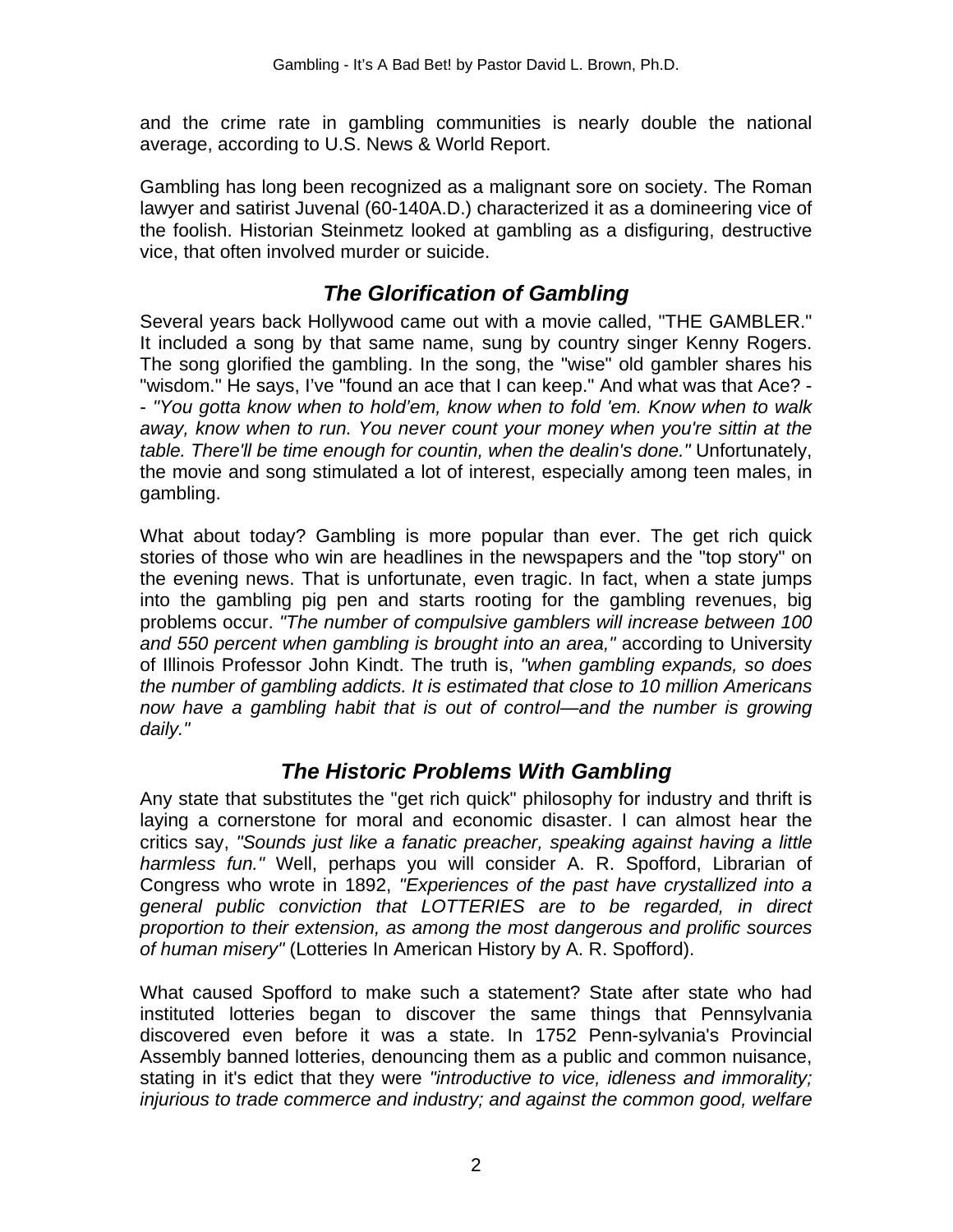*and peace of the province."* Further, one of the worst fiascoes in history was the 1823 Congressionally mandated Grand National Lottery, which was instituted to finance road and canal improvements in Washington, D.C. Tickets sold well, but the government wound up holding an empty bag when after the agents who conducted the lottery ran off with every dime. The Supreme Court got into the act and demanded that the Government pay the winner the \$100,000 sweepstakes prize. By 1860 all states but Louisiana had banned state lotteries. In 1894 Louisiana finally outlawed their lottery after discovering that of the \$20 million dollars collected only \$40,000 found its way into the state treasury. **HOW TRAGIC THAT WE HAVE NOT LEARNED FROM HISTORY!** Many states are doomed to learn the hard way all over again. They will find that lotteries are not sound economic projects. They take money out of circulation, reduce purchasing power, divert money from legitimate investment, provide an unstable source of revenue and place an added burden on the low income families. Not only that, there are grave moral implications to boot!

My state has chosen to ignore history and add to the vice problems by promoting gambling (lottery, pari-mutuel betting and Indian casinos) as if it were a virtue. WHY? For the same reason Casanova promoted the lottery in the 1700's. MONEY! But who was Casanova? Have you ever heard someone being referred to as a "Casanova?" The name is used to refer to a ladies man or womanizer. But, there was an historical person by that name. His full name was Giovanni Jacopo (ya-ko-po) Casanova. He was a writer, womanizer, adventurer and gambler. At the height of his career, Casanova convinced the King of France to run a lottery to raise money to build a military academy. Casanova would supervise the lottery and deduct a percentage for his part. Cash prizes would be offered in a drawing and the king would get the rest for his project. It was very successful. The king was happy, the people were happy, and Casanova lined his pockets.

In fact, the reason my own state is in the gambling PIG PEN ROOTING is because they smell THE REVENUE! But, according to John Kindt's testimony before a hearing of the U.S. House of Representatives Committee on Small Business, *"for every \$1 the state receives in gambling revenues, it costs the state at least \$3 in increased criminal-justice, social-welfare and other expenses."* And that's not all! Legalized gambling is a messy business! It brings addiction (including adolescent addicts), family devastation, crime, poverty, government corruption and economic burdens.

## *The Definition of Gambling*

Just exactly what is gambling? Here is the definition according to my dictionary: *gamble*, 1. to play at any game of chance for stakes, 2. to stake or risk money or anything of value, on the outcome of something involving chance: gamble on the result of a race, 3. to lose or squander by betting. The Webster's Seventh New Collegiate Dictionary adds, "to bet on an uncertain outcome."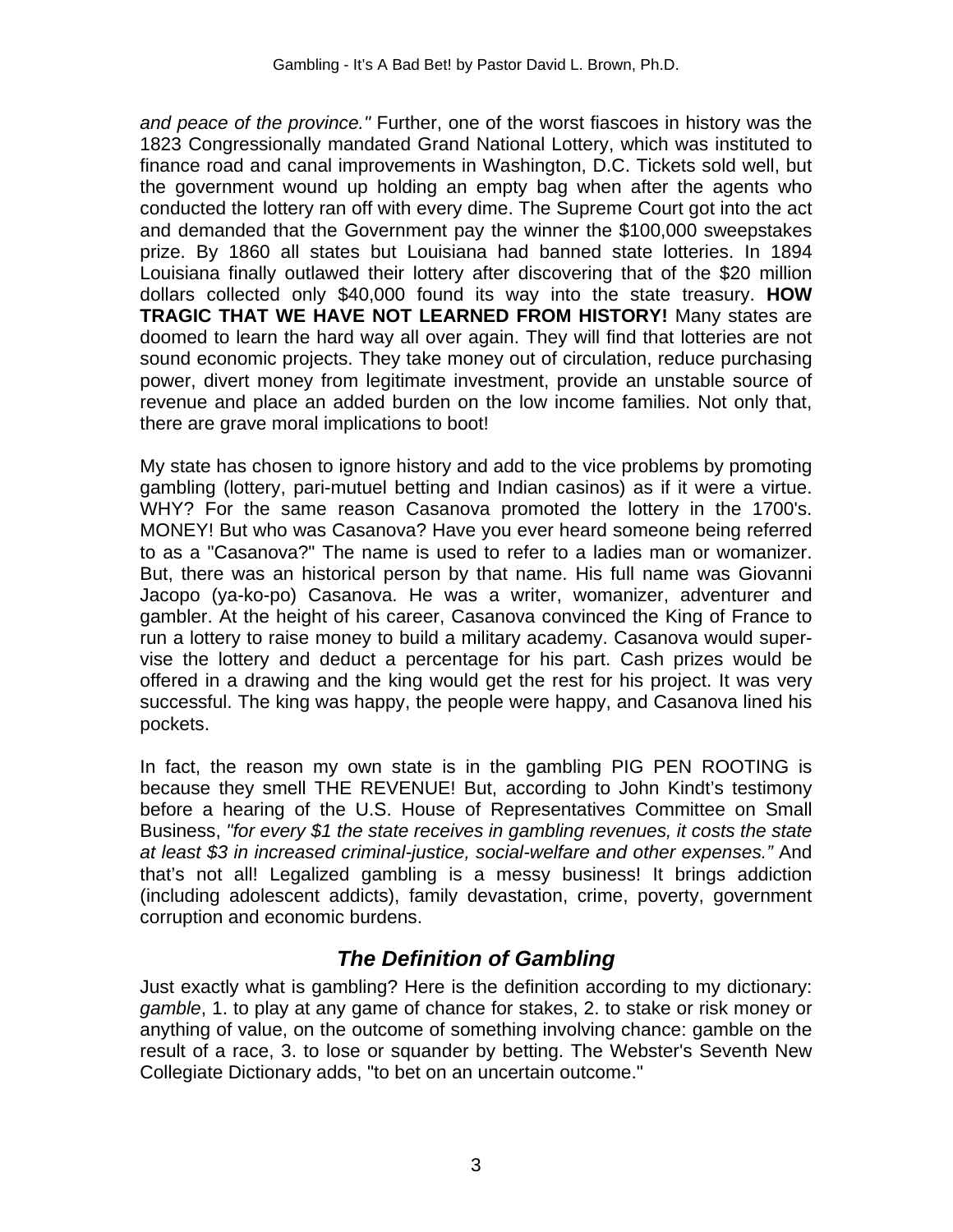## **The Three Elements of Gambling**

The following three elements must be present for something to be defined as gambling…

- 1. **A PAY-OFF**
- 2. **THE ELEMENT OF CHANCE**
- 3. **THE STAKE (the money or article of value) RISKED BY THE BETTOR**

### *What Is And What Is Not Gambling*

#### **WHAT IS NOT GAMBLING**

Giving of prizes is NOT gambling if you do not have to risk anything to get the prize. *Insurance* is not gambling. The purpose of insurance is to spread the liability and risk of accident, illness, injury or death around. Insurance does not create the risk. It is a universal risk that all people face. It is probably the most effective way of seeing that needs and expenses incurred, if such should happen, are able to be paid for. *Stock market* is not gambling. Gambling is generally a win or lose proposition. If you buy a lottery ticket, you either win or lose. In the stock market if you buy \$100 dollars worth of stock, generally your stock will go up or down, but you do not usually lose your entire \$100. Buying stock certainly is SPECULATING, but there is a difference between speculation and gambling. But, I think that those in the FUTURES MARKET may well be gambling, as they are betting that the prices of things will go up. If they go down, they have to pay the "margin" or difference. What about *Sweepstakes* and contests such as, the Readers Digest, Publishers Clearing House or supermarket contests? While not strictly gambling, *"many people get hooked on such gimmicks and the danger is that a false philosophy of financial gain is developed."* (Gambling; Dr. Kober, p 3).

#### **WHAT IS GAMBLING**

Many of us got our first taste of gambling on the school play-ground flipping baseball cards, playing marbles for keeps or pitching pennies. When mom found out I was playing odd or even with my marbles, she put an end to it quickly. That was gambling and that was not allowed in our family. But, that is small change compared to hard line gambling. Let's look at and define some categories of gambling...

**Gaming** – playing for money in any game of chance, such as slot machines, Roulette, bingo, craps, pay-off pinball machines, punch boards, dream books, chain letters, pyramid money games, poker, black-jack, etc.

**Betting** – staking money on an event which the outcome is doubtful. Examples are, horse or dog racing, cock or dog fights, tennis, hockey, football, basketball, hockey, baseball, pool, etc. You can bet on just about anything.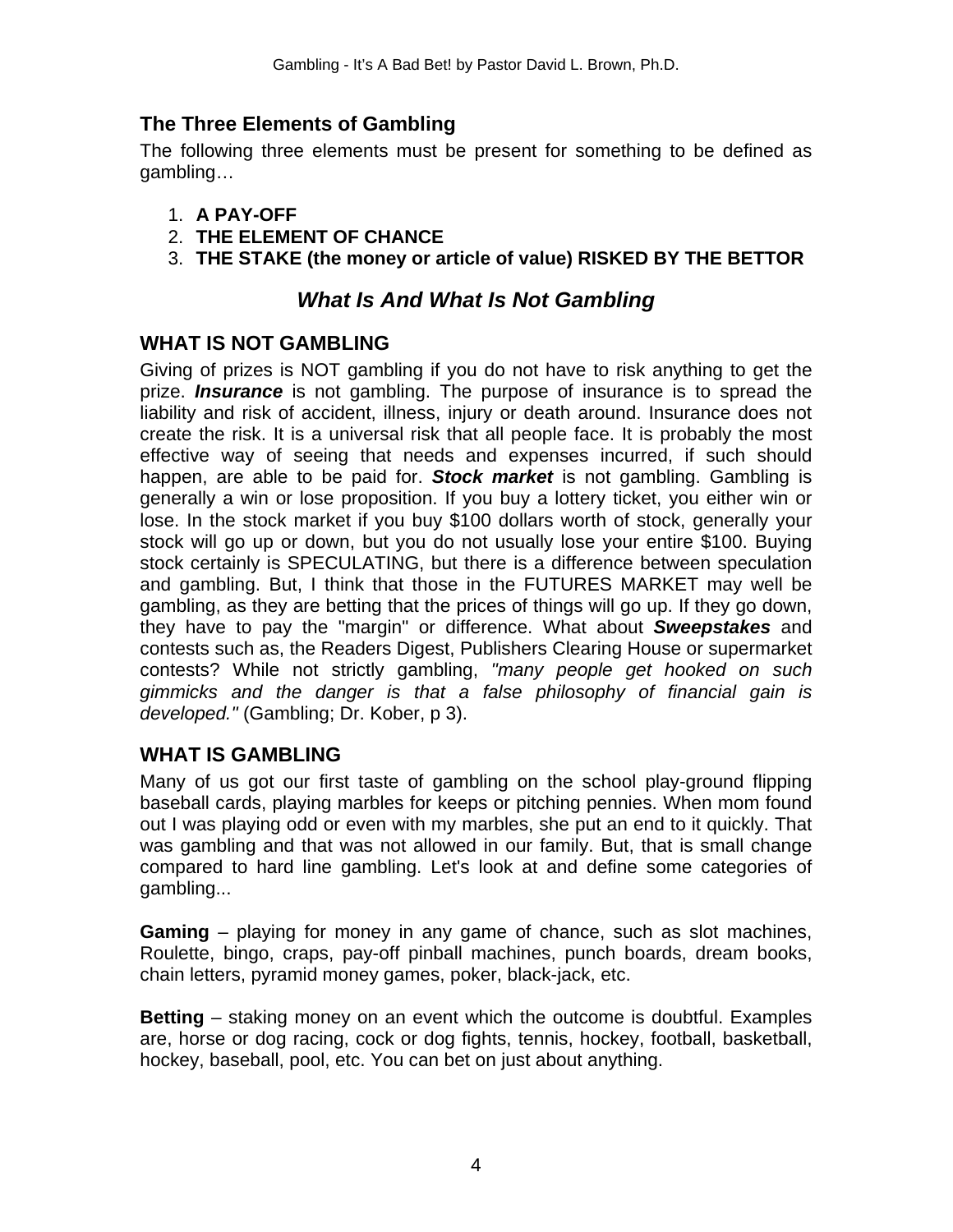**Lotteries** – A lottery is the distribution of prizes by the drawing of lots. Most states run a variety of lotteries. Pick three and power-ball are among the most popular in our area.

**Sweepstakes and Raffles** – More than 50 countries around the world have sweepstakes, like the Irish Sweepstakes. Technically, a raffel is a lottery where each participant is buying a chance to win. If you buy a ticket or two for a good cause, with the purpose of it being a donation to a worthy organization, I do not see any problem with that.

**Pools** – A combination of betting and lotteries. The most popular is the check pool at work, though there are football pools, etc.

In summary, all the above are recognized as gambling because each clearly contains the three elements of gambling - 1) A payoff 2) The element of chance 3) The stake that is risked.

## *The Biblical Reasons To Reject Gambling*

Historically, the Bible preaching church has long looked upon gambling as incompatible with the Christian life. Early Church pastor, Tertullian said, *"If you say that you are a Christian when you are a dice-player, you say you are what you are not, because you are a partner with the world."* (Money, Mania, Morals by L. Starkey Jr. p.35).

## *5 BIBLICAL REASONS TO REJECT GAMBLING*

## **FIRST, GAMBLING IS IDOLATROUS**

God commands us to live a life of faith and trust in the Lord Jesus Christ. Proverbs 3:5-6 makes that clear. We are under God's providential care. When a person gambles, the focus is all together different. The focus shifts to LUCK, CHANCE & FORTUNE. A careful study of Isaiah 65:11-12a makes it clear that God abhorred that kind of behavior then and he abhors that kind of behavior now.

## **SECOND, GAMBLING IS STEALING**

*"The gains of the winners are paid at the expense of the losers. In winning, one receives the wages that another person has earned without giving anything in exchange."* (Gambling, Kober; p.2 & 8). Just because it is robbery by consent does not make it right. Gambling is nothing more than sophisticated stealing. Ephesians 4:28 says *"Let him that stole steal no more: but rather let him labour, working with his hands the thing which is good, that he may have to give to him that needeth."* 

The late Dr. M. R. DeHann said, *"Gambling is morally wrong, for its expressed purpose is to obtain material gain apart from honest, productive toil, and at the expense of one's neighbor! In fact, it is little more than refined stealing! One*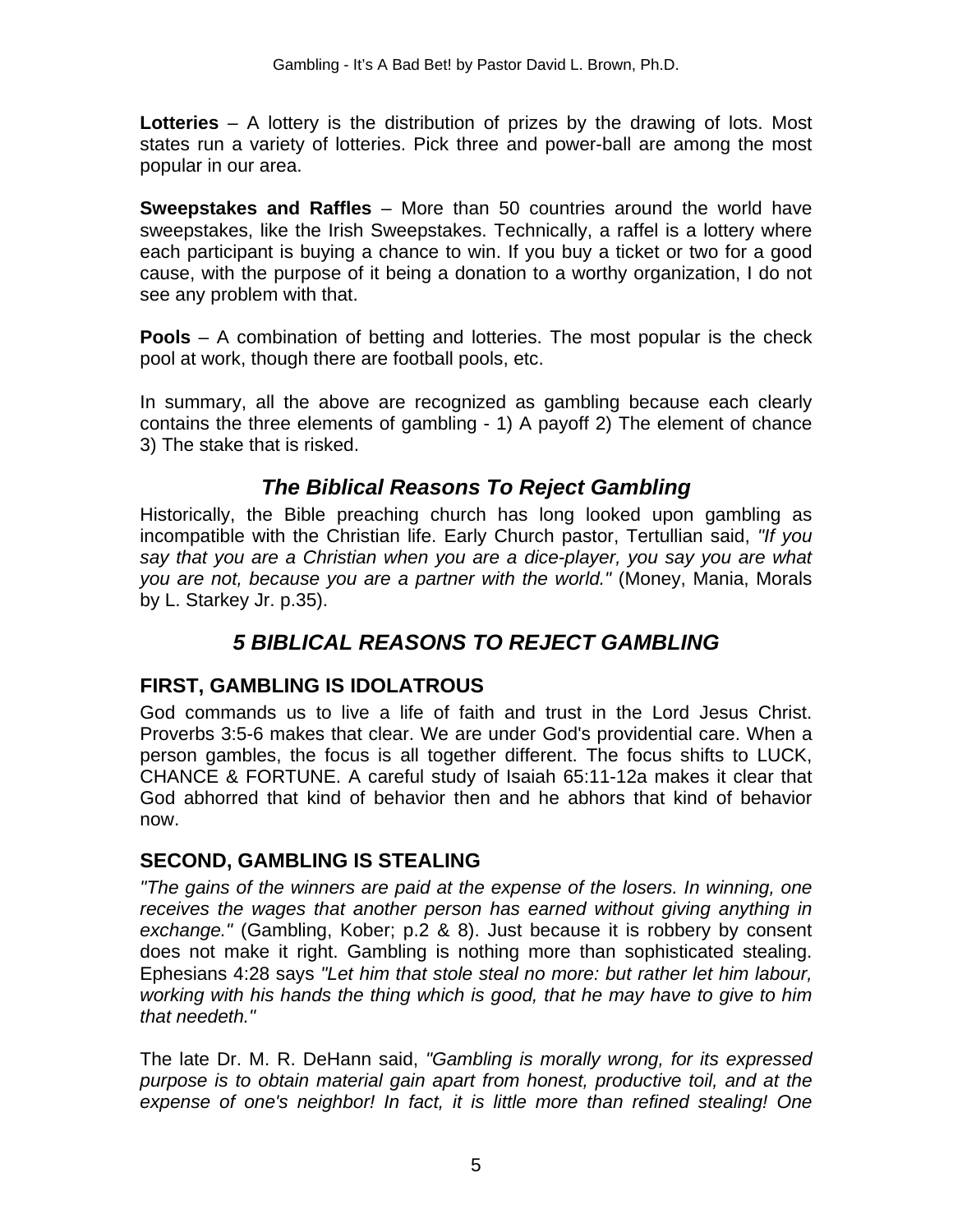*cannot truly love his neighbor as himself and still seek to practice such robbery by consent."* 

## **THIRD, GAMBLING IS BASED ON COVETOUSNESS**

Gambling is an attempt to get something for nothing twisted by the willingness to take a risk. It is the desire to "get rich quick" without working for it. The desire to gamble is fueled by the love of money and we know *"the love of money is the root of all [kinds of] evil"* (I Timothy 6:10). Note the rest of the verse, *"…which while some coveted after, they have erred from the faith, and pierced themselves through with many sorrows."* 

We are warned about the "something for nothing" and the "get rich quick" craving in the Bible. Proverbs 10:4 says *"He becometh poor that dealeth with a slack hand: but the hand of the diligent maketh rich."* Again Proverbs 28:20 & 22 says *"A faithful [honest] man shall abound with blessings: but he that maketh haste to be rich shall not be innocent. He that hasteth to be rich hath an evil eye, and considereth not that poverty shall come upon him."* Finally, Proverbs 13:11 says *"Wealth gotten by vanity shall be diminished: but he that gathereth by labour shall increase."* One writer paraphrased it this way – *"Wealth from gambling quickly disappears; wealth from hard work grows."*

#### **FOURTH, GAMBLING IS POOR STEWARDSHIP OF WHAT GOD HAS ENTRUSTED TO YOUR CARE**

I Corinthians 4: 1-2 says, *"Let a man so account of us, as of the ministers of Christ, and stewards of the mysteries of God. More-over it is required in stewards, that a man be found faithful." I believe "to risk money haphazardly in gambling is to completely disregard the Biblical truth that our possessions are a trust for which we must someday give full account to God!"* (M. R. DeHaan) Mississippi riverboat gambler, George Devol, used to like to trick ministers into betting against him. They would always lose and then Devol would give them their money back accompanied by this advice: *"Go and sin no more."* Friends, that is good advice for us today!

#### **FIFTH, GAMBLING IS ADDICTIVE**

I Corinthians 6:12 says *"All things are lawful unto me, but all things are not expedient: all things are lawful for me, but I will not be brought under the power of any."* There is only one thing that is to be in control of the believer's life and that is THE HOLY SPIRIT (Ephesians 5:18). There is no doubt that gambling is addictive. It "gets in your blood". Edgar Allan Poe was a compulsive gambler and so was famous gambler, Nick the Greek (Nicholas Andrea Dandolos). He won as much as \$50 million in a single night. By his account, he went from rags to riches and back again 73 times in his life. During his life time he won and lost more than \$500 million. He died broke, on Christmas day in 1966.

Time will not permit me to go any further, but there are other problems with gambling. Here are just a few -- It increases crime, corrupts government, causes